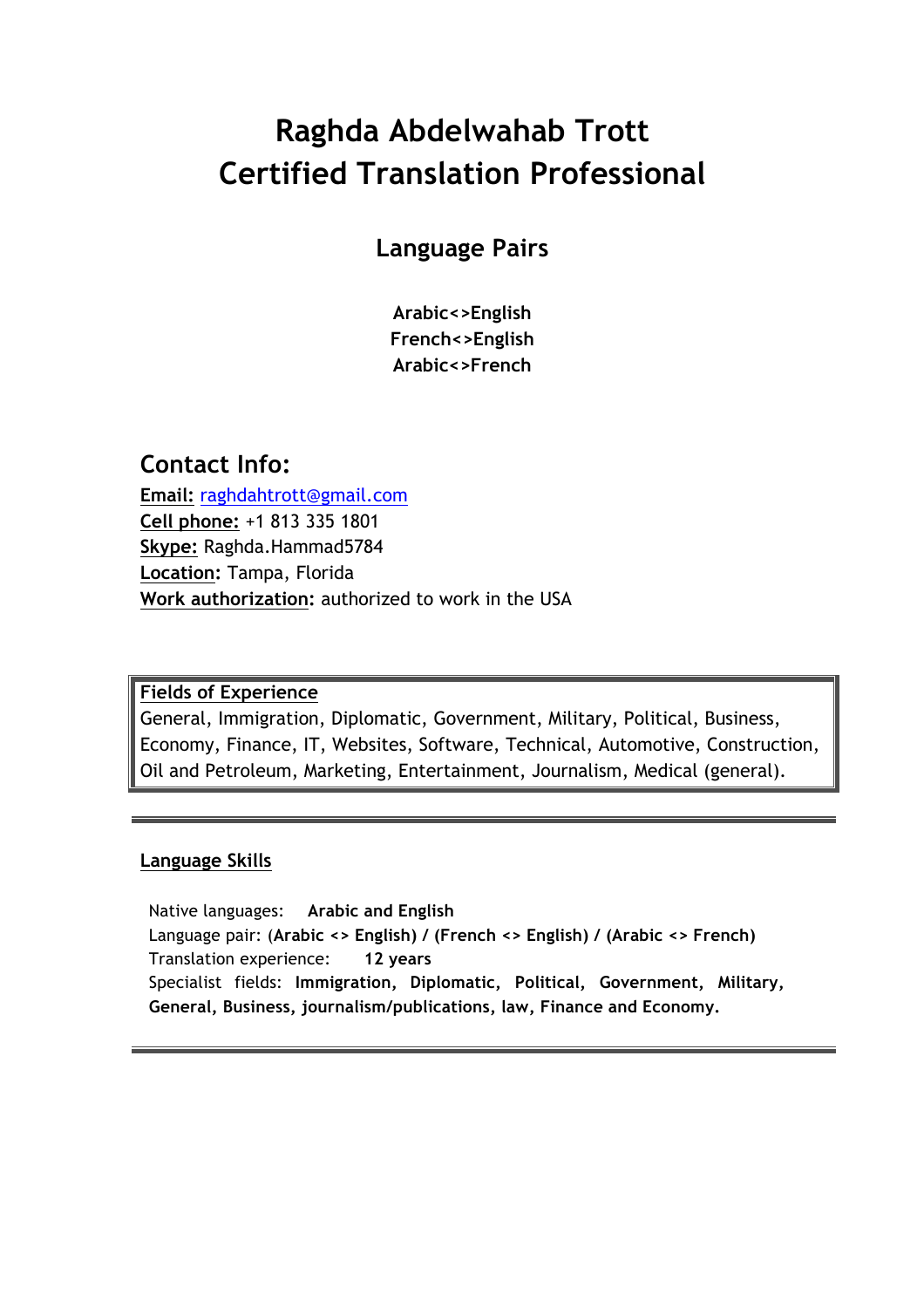#### **Education**

- Graduate of Collège de le Mère de Dieu (French school where I studied from 1989 until 2002 – obtaining a French high school diploma).
- BA (2006)- French Literature and Arts (majored in translation studies), Cairo University.

#### **Certifications and Courses**

- Certification in translation (December 2016), in English, Arabic and French. The certificate was issued by the Global Translation Institute, located in Florida, USA.
- 2 IELTS certificates (2007 and 2015) general training (score: 7.5/9), issued by the British Council, Agouza, Cairo.
- **Certificates obtained from the American Chamber of Commerce in Cairo (online)**
- *- Teams that work* (August 2009)
- *- Management Skills Introduction* (October 2009)
- *- Business Ethics* (November 2009)
- *- Time Management for Maximum Productivity* (July 2010)
- *- Power Point 2003*
- **Certificates obtained from EBI (the Egyptian Banking Institute)**
- *- Introduction to Credit* (June 2009)
- *- Banking Training – Graduate Program* (January 2010)
- *- Tools of Credit Analysis* (May 2010)
- **In-house courses at BNP Paribas Bank, Egypt**
- *- Time Management Course* (January 2010)
- *- KYC and AML Course (*April 2010)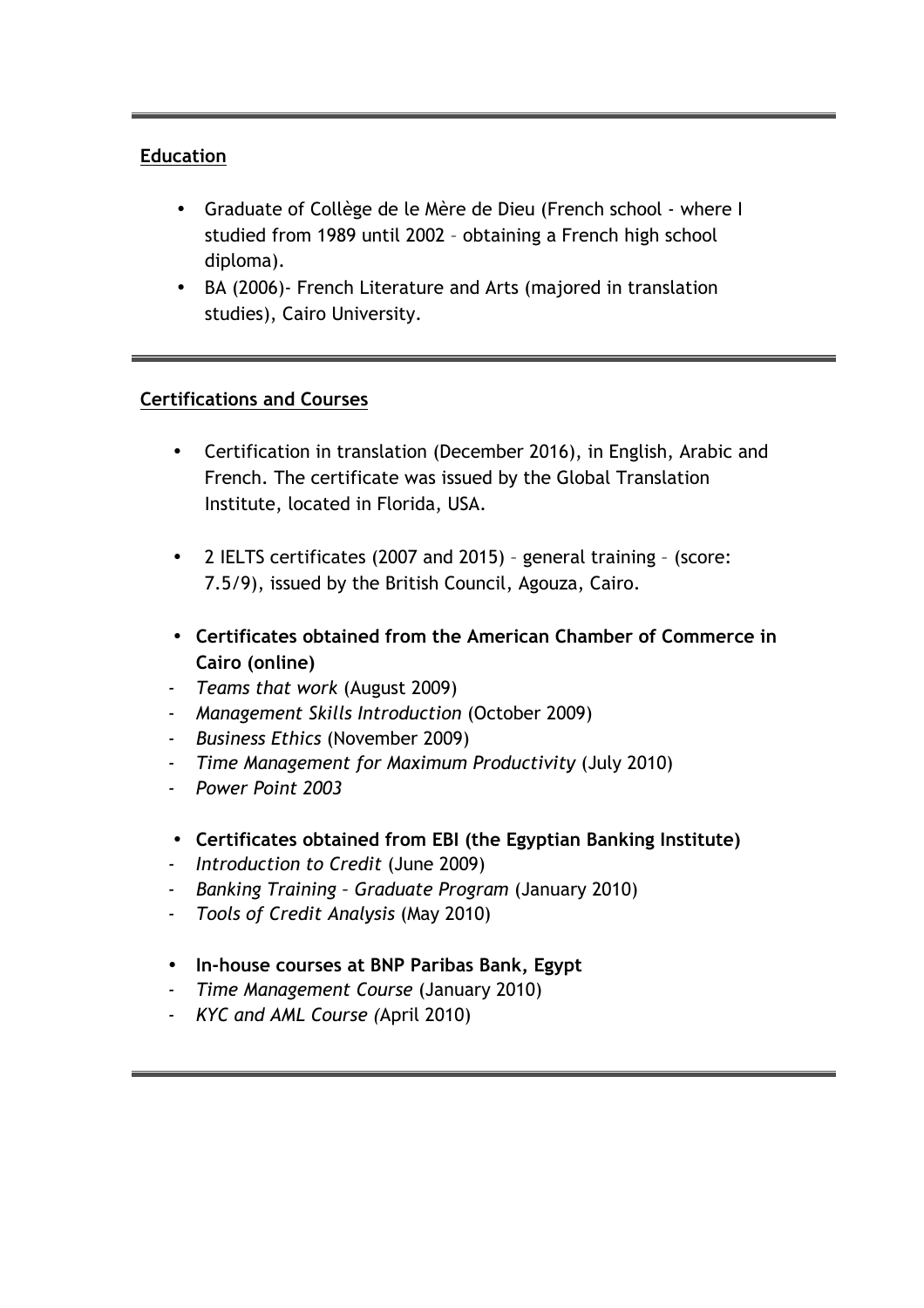### **Qualifications and Professional Affiliations**

- Native Arabic and English speaker, fluent in French (writing, reading, speaking).
- 12 years of experience in translation and proofreading, working for several foreign embassies and international establishments.
- Associate member of the American Translators' Association (ATA).
- Google Translate contributor (in Arabic, English and French).

#### **Project Experience**

- Assumed translation of several online publications issued by the Atlantic Council in Washington, DC (from English into Arabic, as well as from Arabic into English – year: 2015/2016).
- Translated the Egyptian VAT law (from Arabic into English year: 2016).
- Translated a UN-Habitat host-country agreement (from French into English - year: 2016).
- Translated the Egyptian constitution (from Arabic into English and French – year: 2013).
- Assumed all translation duties related to the official visit of the Belgian Foreign Minister to Egypt (from/into Arabic, English and French - year: 2013).
- Assumed translation of all general/politics-related news on a daily basis - at all the embassies I worked for (from/into Arabic, English and/or French).
- Assumed translation of all economy/finance/business-related news at the credit risk department of BNP Paribas, in Cairo (on a daily basis, for 3 years). The translation was, mainly, from Arabic into English and French.
- Assumed translation duties of all correspondences from/to all the establishments I worked for (from/into Arabic, English or French).

#### **Work Experience**

• Freelance Translator and Researcher – Various Companies (May 2015 - Present)